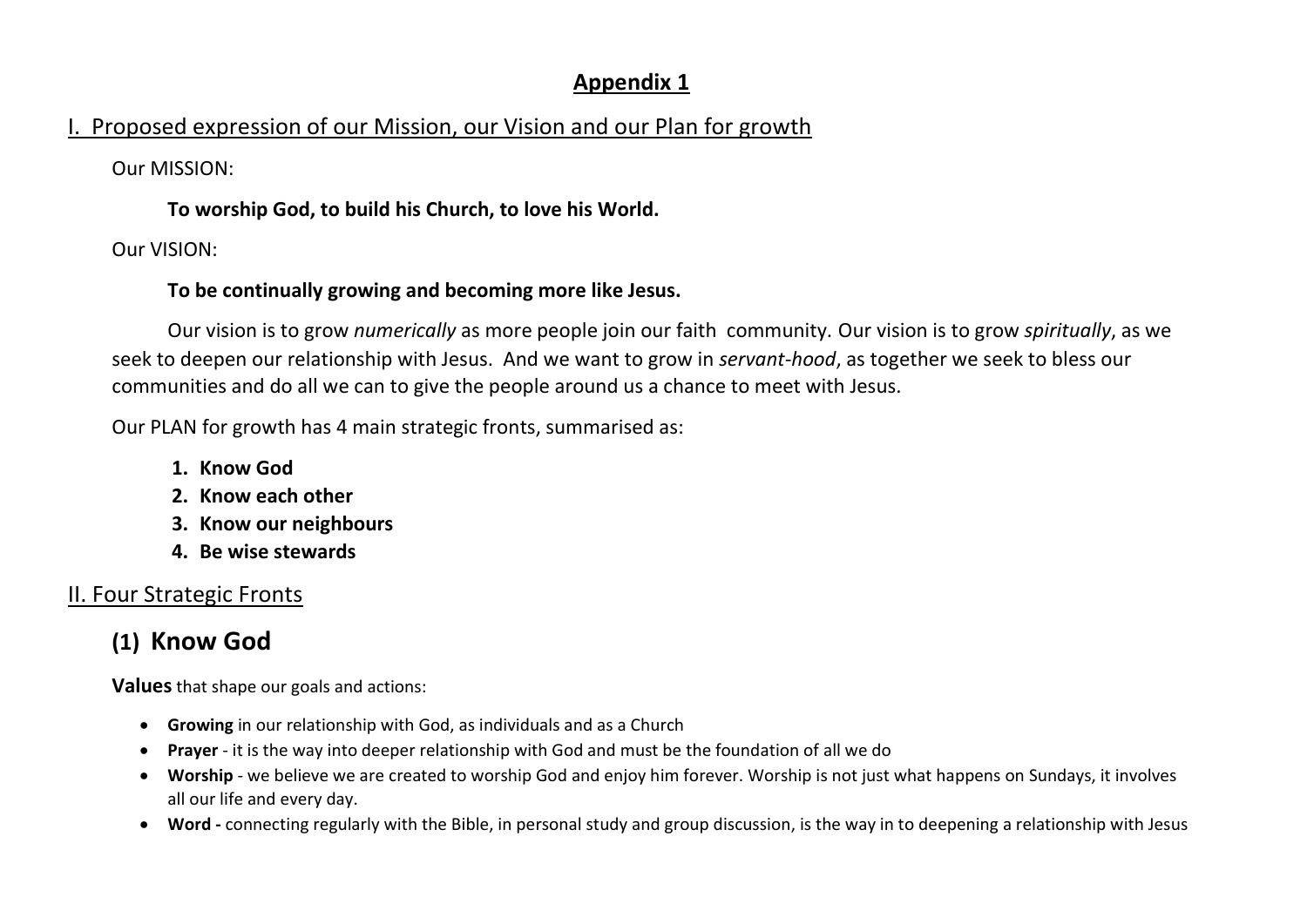- Learning no matter how long we've been Christians, we've never 'arrived'. We stay open to learning from God's Word and from each other.
- Doing this Together we grow by worshipping, learning, sharing and praying together

| <b>SMART</b> goals                                                                                                                  | Lead:                        | Phase One<br>Up to August 2022 | Phase Two<br>September 2022-<br>August 2024 | <b>Notes</b>                                                                                                                                                     |
|-------------------------------------------------------------------------------------------------------------------------------------|------------------------------|--------------------------------|---------------------------------------------|------------------------------------------------------------------------------------------------------------------------------------------------------------------|
| <b>PRAYER</b>                                                                                                                       |                              |                                |                                             |                                                                                                                                                                  |
| Relaunch and train the prayer ministry team                                                                                         | IQ                           | By Dec 21                      |                                             |                                                                                                                                                                  |
| Ensure that prayer ministry is profiled at<br>every morning service by service leaders.                                             | Ministry<br>team             |                                |                                             | Achieved                                                                                                                                                         |
| Build and strengthen corporate prayer so that<br>fortnightly prayer meeting has two new<br>leaders and grows by 20%                 | IQ                           | By June 21                     |                                             | Leadership team: Isabel, Bev Morris, Alan Travis<br>and Sheila Rowley.<br>New people have signed up to newsletter during<br>lockdown and attended zoom meetings. |
| Ensure that the homebound are included in<br>prayer ministry                                                                        | IQ                           | By June 21                     |                                             | Weekly prayer letter is available to be sent<br>electronically to all who request it.<br>Anna chaplains pray regularly with 60 people on<br>the phone            |
| Participate annually in 'Thy Kingdom Come'<br>initiative across the Benefice                                                        | IQ                           | Ongoing                        |                                             | We have participated for 3 years (2019-2021).<br>Will continue to do so.                                                                                         |
| Raise awareness of quality prayer resources.<br>Institute benefice prayer day<br>Embed 6 monthly benefice prayer days into          | IQ<br><b>JR</b><br><b>JR</b> | Ongoing<br>By end Nov 2021     | Ongoing<br>6 monthly                        | Resources promoted by Alyson via weekly email<br>eg Lectio 365<br>Resources from TKC available to all                                                            |
| pattern of church life<br>Conduct review of prayer ministry in benefice<br>and adapt strategy to best meet benefice<br>requirements | IQ                           |                                | <b>By Dec 2022</b>                          |                                                                                                                                                                  |
| Recruit further team members to meet needs<br>of review<br><b>WORSHIP and WORD</b>                                                  | IQ                           |                                | <b>Early 2023</b>                           |                                                                                                                                                                  |
|                                                                                                                                     |                              |                                |                                             |                                                                                                                                                                  |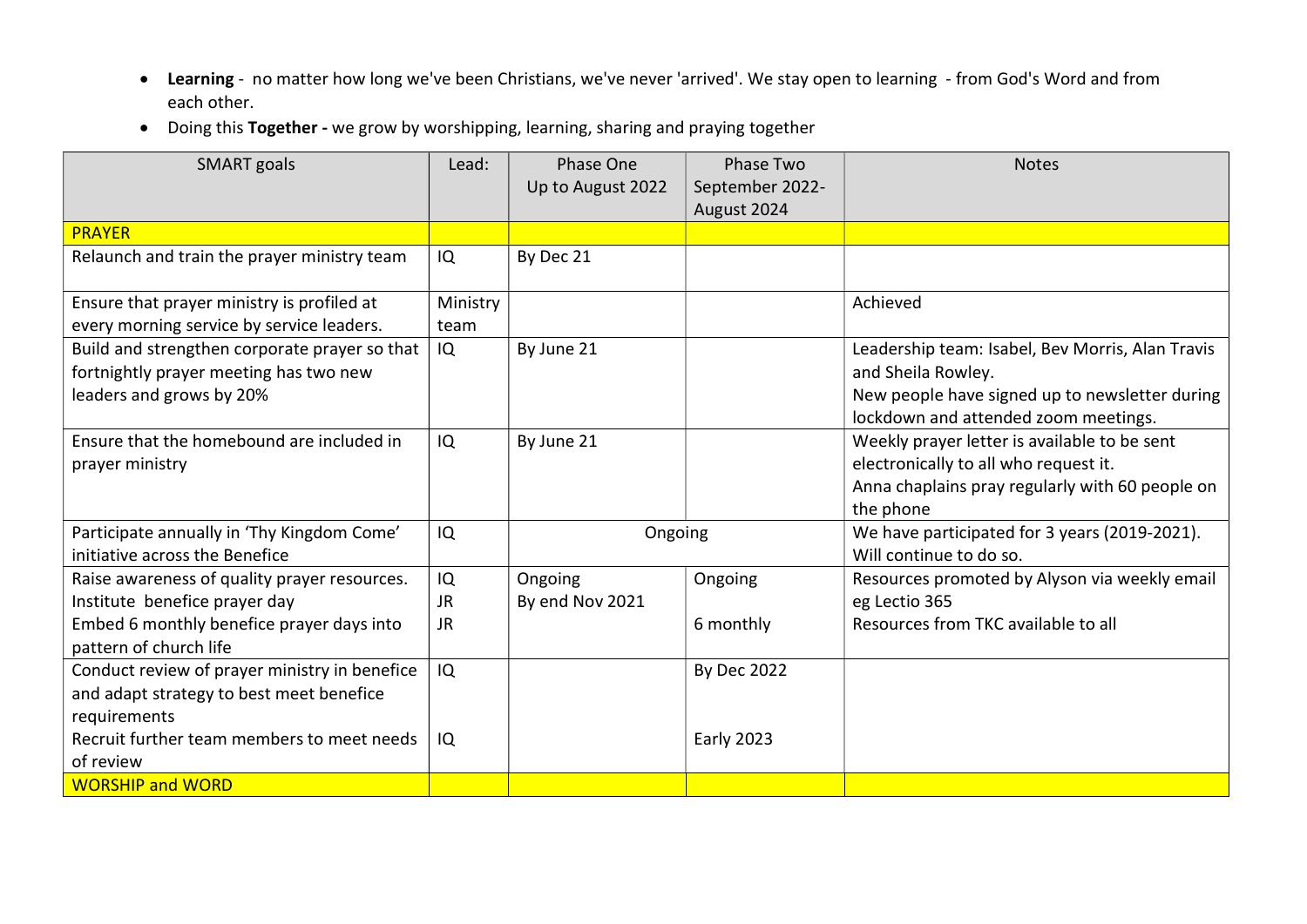| Where possible, build in times of pause and | ministry  | Ongoing             |                 |                                          |
|---------------------------------------------|-----------|---------------------|-----------------|------------------------------------------|
| silence during worship services to enable   | team      |                     |                 |                                          |
| encounter with the Holy Spirit.             |           |                     |                 |                                          |
| Develop a contemplative service             | JR        | achieved            |                 | Pilotted Sep and Oct 2021                |
| Review and modify contemplative service in  | JR.       |                     | Late 2022       |                                          |
| light of attendance and benefice needs      |           |                     |                 |                                          |
| Develop a bookshop ministry so that people  | <b>BM</b> |                     | By August 2023  | Bookstall is not a priority for phase 1. |
| have access to high quality devotional and  |           |                     |                 |                                          |
| teaching/study materials                    |           |                     |                 |                                          |
| Publicise book list/reviews on website      | BM        | By April 2022       |                 |                                          |
| To run an Alpha course annually             | IQ and    | Spring 2022         | Revert to in    | Seek grant from Foundation trust         |
|                                             | Alpha     | may be via Zoom     | person courses  |                                          |
|                                             | Team      | subject to pandemic | from early 2023 |                                          |

# (2) Know each other

- The church is people 'living stones' / 'the Body of Christ'
- We celebrate our diversity and different gifts
- Everyone is welcomed and cared for, feels valued
- Serving Jesus for the Church to flourish and the Kingdom of God to advance, everyone in the Church is needed. We are committed to helping each other find our niche in service.
- We want to grow in confidence to make invitations of each other, and help each other to grow.
- Open-ness and vulnerability in the pattern of Jesus, who made himself vulnerable and accessible to all.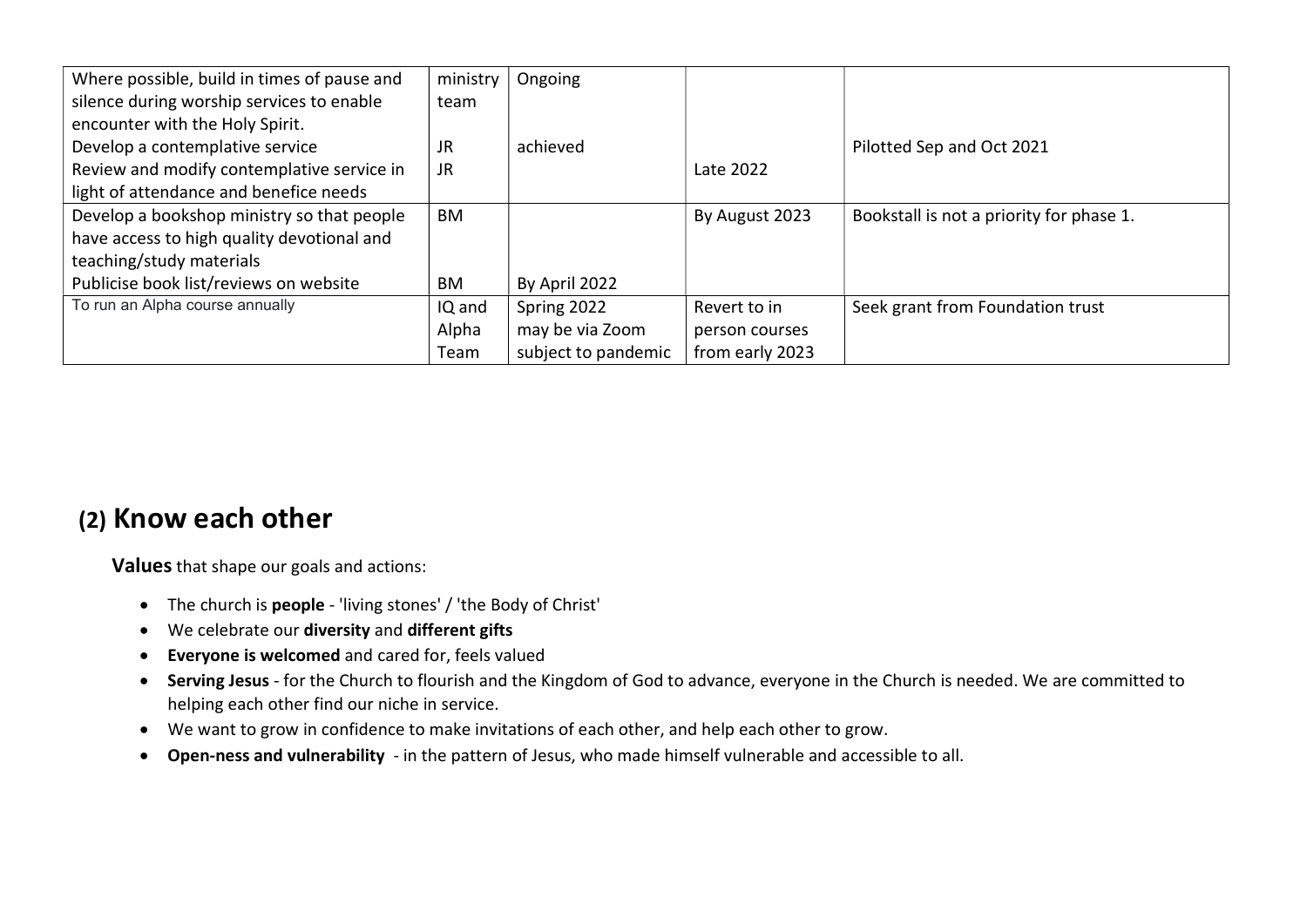| <b>SMART</b> goals                                     | Lead:         | Phase One<br>Up to<br>August 2022 | Phase Two<br>September<br>2022-August | <b>Notes</b>                                  |
|--------------------------------------------------------|---------------|-----------------------------------|---------------------------------------|-----------------------------------------------|
|                                                        |               |                                   | 2024                                  |                                               |
| Develop deeper connections through prayer              | IQ/BM         | By June 21                        |                                       | There were a number of prayer triplets set up |
| triplets/buddies                                       |               |                                   |                                       | during lockdown which have now ceased to      |
| e.g. Meet in Lent 21 so that there is a                |               |                                   |                                       | meet.                                         |
| growth of people meeting together to pray              |               |                                   |                                       | Not a priority now.                           |
| (3 triplets)                                           |               |                                   |                                       |                                               |
| Encourage home groups to multiply and                  | BM & home     |                                   |                                       | 12 people joined home groups for the Bible    |
| plant; increase numbers of people who                  | group leaders |                                   |                                       | Society course run Spring 2021.               |
| belong to a home group                                 |               |                                   |                                       | After each Alpha course a number of guests    |
| Conduct review of current group<br>$\bullet$           |               | Nov 2021                          | Nov 2023                              | have joined home groups.                      |
| structures and adjust to meet needs of                 |               |                                   |                                       | When groups start to meet again in person the |
| existing members and newcomers                         |               |                                   |                                       | group led by Bev, Rob and Lou will need to    |
| Conduct annual review of who in church<br>$\bullet$    |               | Spring 2022                       | Spring 2023                           | multiply                                      |
| family may appreciate a personal                       |               |                                   |                                       |                                               |
| invitation to attend a homegroup                       |               |                                   |                                       |                                               |
| Maintain profile of homegroups via                     |               | Ongoing                           |                                       |                                               |
| service announcements, newsletter and                  |               |                                   |                                       |                                               |
| website                                                |               |                                   |                                       |                                               |
| Launch a homegroup on St Andrews                       |               |                                   | Autumn 2022                           |                                               |
| Gardens                                                |               |                                   |                                       |                                               |
| Evolve our worship and communal life to                |               |                                   |                                       |                                               |
| make our benefice a place of welcome and               |               |                                   |                                       |                                               |
| growth for all agesof our community                    |               |                                   |                                       |                                               |
| Consider the needs of all ages in all our<br>$\bullet$ | JPCC and      | Ongoing                           | Ongoing                               |                                               |
| decision making                                        | Ministry team |                                   |                                       |                                               |
| Relaunch creche                                        | S MIlls       | Jan 2022                          |                                       |                                               |
|                                                        | <b>JPCC</b>   | Jan 2022                          |                                       |                                               |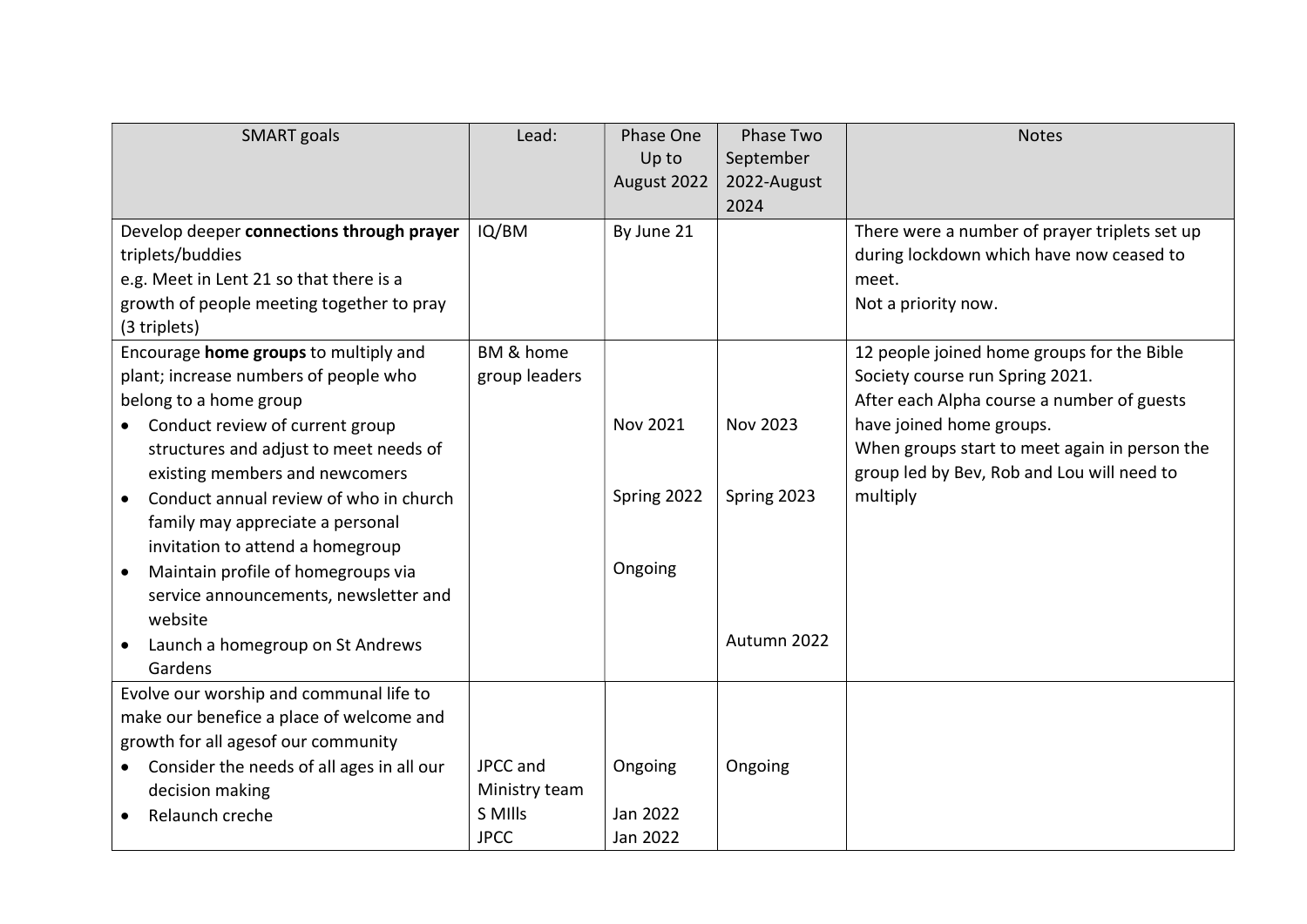| Encourage our older youngsters to take<br>on roles that give them a genuine sense<br>of belonging<br>Ensure our next priest shares our<br>commitment to all ages within our<br>church family | Churchwardens |          |              |  |
|----------------------------------------------------------------------------------------------------------------------------------------------------------------------------------------------|---------------|----------|--------------|--|
| Strengthen the culture of service through                                                                                                                                                    | <b>JPCC</b>   | By April | Repeat       |  |
| teaching and initiatives e.g. Find your Niche,                                                                                                                                               |               | 2022     | annually,    |  |
| 'serve for a season', so that each team is                                                                                                                                                   |               |          | linking into |  |
| sufficiently staffed and no-one is unduly                                                                                                                                                    |               |          | Stewardship  |  |
| stretched.                                                                                                                                                                                   |               |          | campaigns as |  |
|                                                                                                                                                                                              |               |          | appropriate  |  |

## (3) Know our neighbours

- We believe that Jesus Christ 'is the hope of the world' and that 'the Church exists for the benefit of its non-members'. We want to bring blessing to those around us, spread the message of God's love widely and introduce Jesus Christ to as many people as we can.
- We value the people of our parishes as precious to God.
- We want to become a Church that better reflects our parish communities in the variety of ages and backgrounds
- We need to get to know our neighbours better, in order to value them and share the gospel.
- We share our mission with the wider community and global mission partners.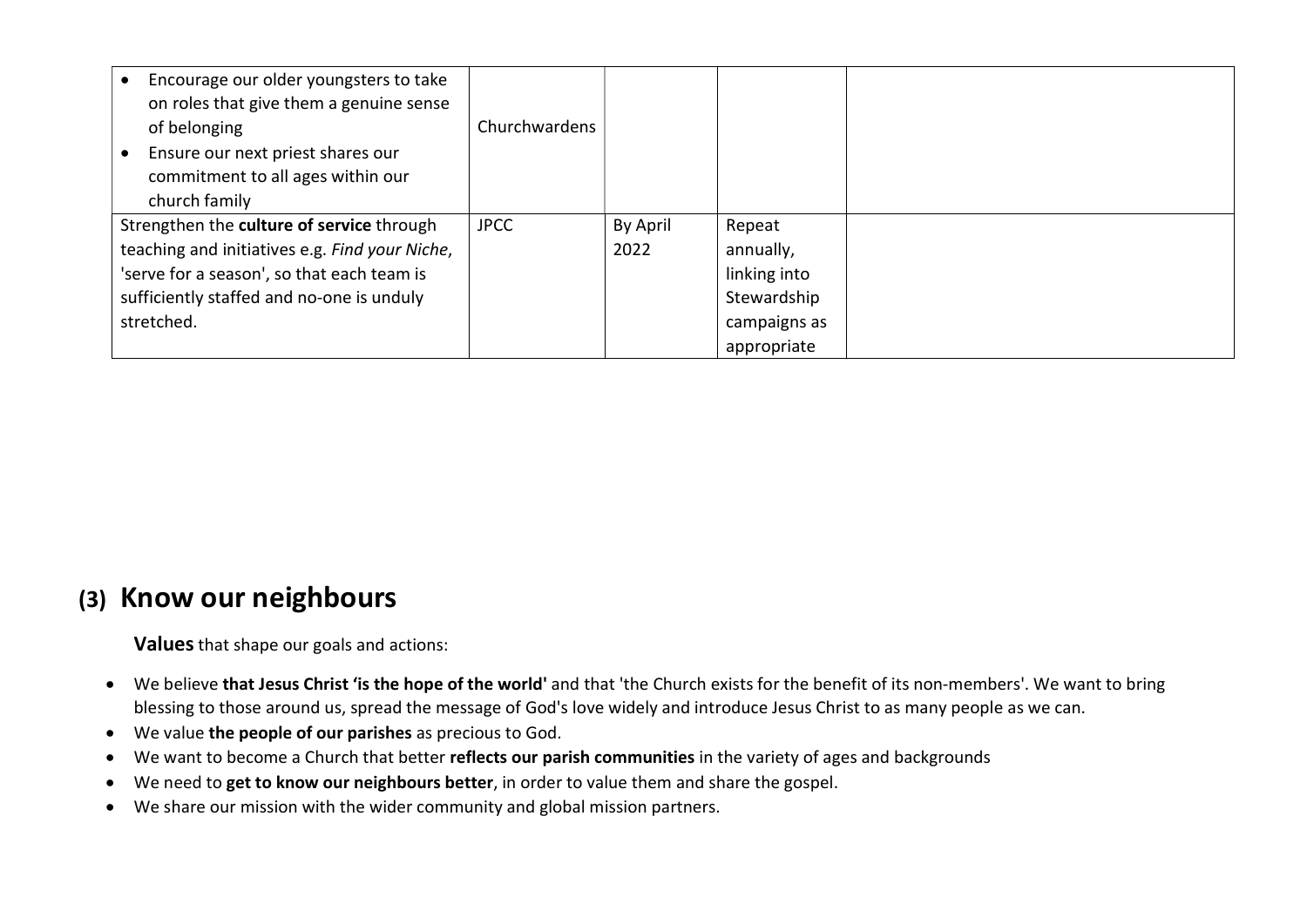| <b>SMART</b> goals                                                                                                                                                                                                                                                                                                                                                                          | Lead:                         | Phase One<br>Up to August<br>2022                             | Phase Two<br>September<br>2022-August<br>2024 |  |
|---------------------------------------------------------------------------------------------------------------------------------------------------------------------------------------------------------------------------------------------------------------------------------------------------------------------------------------------------------------------------------------------|-------------------------------|---------------------------------------------------------------|-----------------------------------------------|--|
| <b>PARISH COMMUNITIES</b>                                                                                                                                                                                                                                                                                                                                                                   |                               |                                                               |                                               |  |
| Identify need /s in our both own and in<br>local parishes that we can meet e.g. coffee<br>morning, parent-toddler group, afternoon<br>'Listening Cafe' for elderly / lonely.<br>Identify and launch an appropriate<br>group/event on St Andrews Gardens<br>that addresses the particular needs of<br>that community                                                                         | <b>PCC</b>                    | Need identified,<br>first event<br>planned by<br>Spring 2022. | By Spring 2023                                |  |
| Develop a communications strategy and<br>implementation plan, with dedicated<br>responsibility for website, social media,<br>print and publicity.<br>Further appropriate development<br>expansion to meet needs arising                                                                                                                                                                     | AA with<br>support<br>team    | <b>Dec 21</b>                                                 | <b>Early 2023</b>                             |  |
| Develop community events as feeders for<br>seasonal services, Alpha. Daisy-chain these<br>events and services.<br>Eg Mothering Sunday to feed into Easter<br>services; vicar's tea party/summer fayre<br>for which invitations given at Easter<br>services.<br>Advent event, leading into Carol Services<br>and Alpha<br>Further appropriate development<br>expansion to meet needs arising | Alpha and<br>ministry<br>Team | Spring/summer<br>2021                                         | <b>Early 2023</b>                             |  |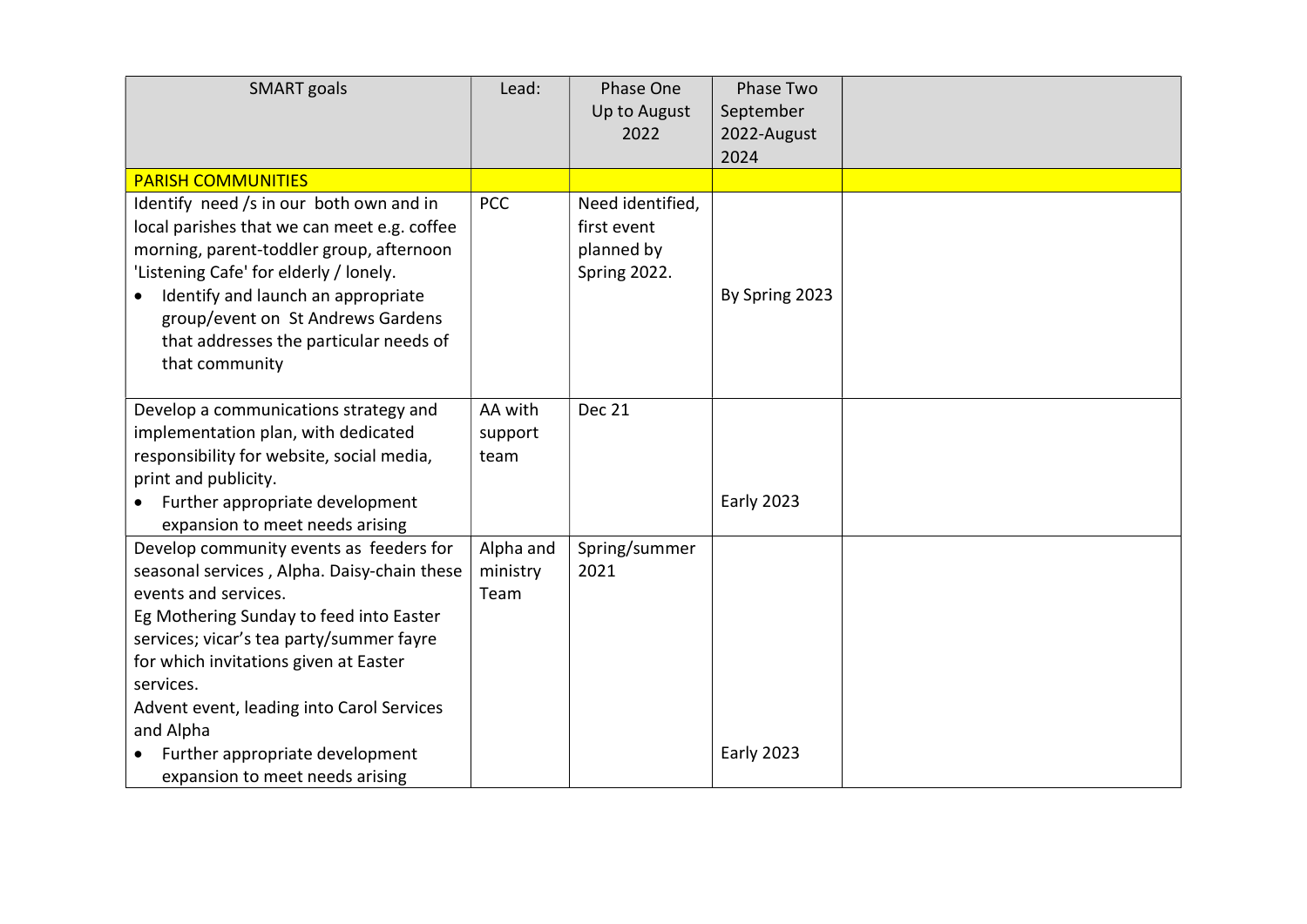| <b>Tritlington School</b>                   | <b>JRob</b> | Annually in |             |  |
|---------------------------------------------|-------------|-------------|-------------|--|
| Work alongside school staff to participate  |             | summer term |             |  |
| in vision and strategic planning.           |             |             |             |  |
| Support preparation for SIAMs.              |             |             |             |  |
| Ensure regular contact with children,       |             |             |             |  |
| parents and staff, attending school events  |             |             |             |  |
| and inviting them to church services e.g.   |             |             |             |  |
| Harvest, Nativity                           |             |             |             |  |
| Offer input into worship planning and offer |             |             |             |  |
| 'Open book' initiative.                     |             |             |             |  |
| Offer regular worship slots                 | Ministry    |             |             |  |
| Organise and finance opportunities for      | team and    |             |             |  |
| children to spend time in both church       | others      |             |             |  |
| buildings.                                  |             |             |             |  |
| Use opportunity of new appointed            | <b>New</b>  |             | Autumn term |  |
| incumbent to develop the                    | incumbent   |             | 2022        |  |
| benefice/school relationship into           |             |             |             |  |
| further productive areas                    |             |             |             |  |
|                                             |             |             |             |  |

| <b>WIDER NEIGHBOURS &amp; NETWORKS</b>    |            |          |               |  |
|-------------------------------------------|------------|----------|---------------|--|
| Continue to run Alpha annually            | Alpha      |          |               |  |
|                                           | team       |          |               |  |
| Increase financial and prayer support for | Chair of   |          |               |  |
| the world mission partners                | <b>WMP</b> |          |               |  |
| Rebrand group to better describe its      | group      | Dec 2021 |               |  |
| role                                      |            |          |               |  |
| Continue to hold annual events to         |            | Ongoing  | Ongoing       |  |
| maintain strong links with mission        |            |          |               |  |
| partners                                  |            |          |               |  |
| Increase giving to partners               |            |          | 10% of        |  |
|                                           |            |          | unrestricted  |  |
|                                           |            |          | church income |  |
|                                           |            |          | by 2024       |  |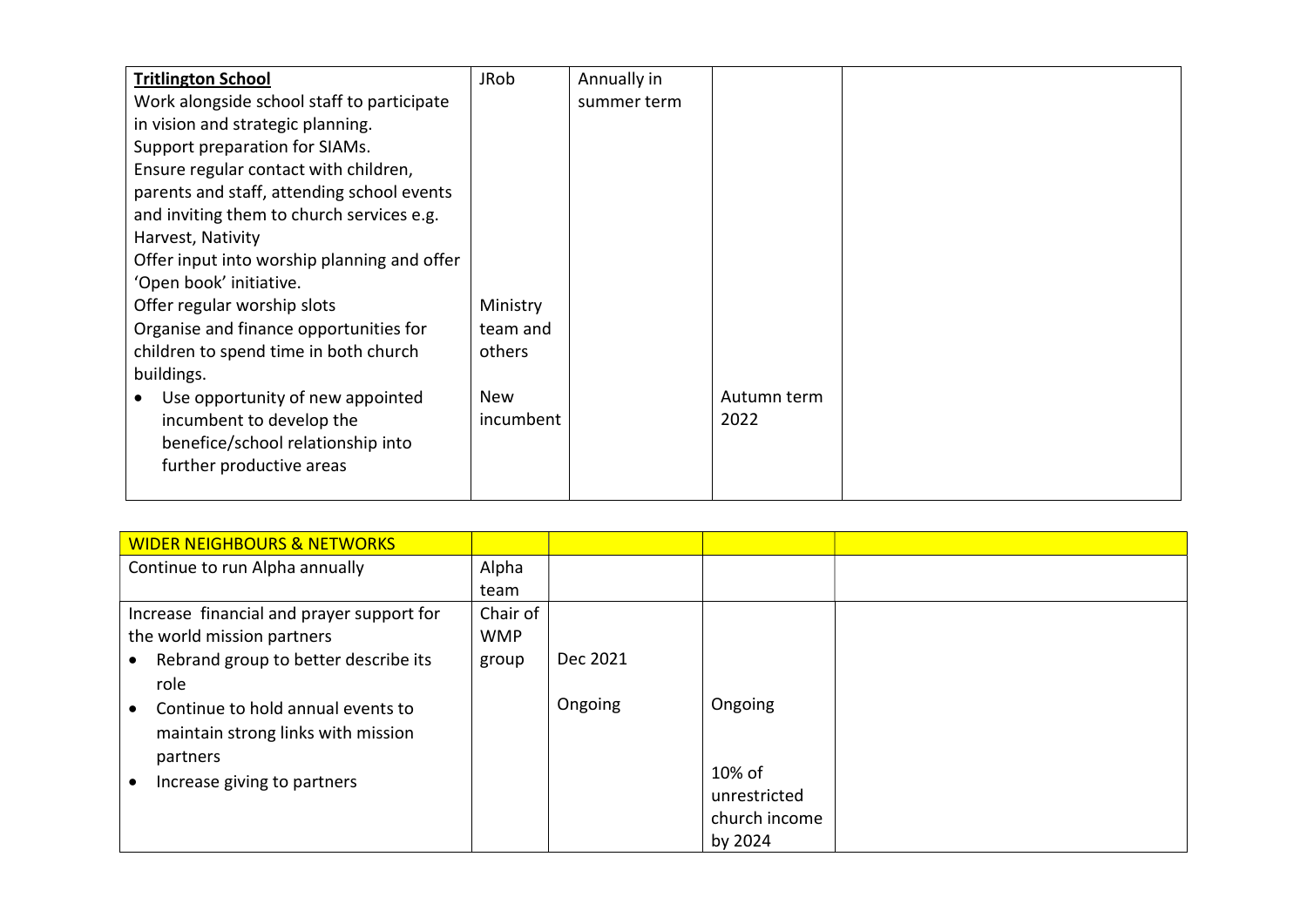## (4) Be wise stewards

- We are stewards of our buildings for the wider community
- People take priority over buildings; buildings must serve the vision
- Dedicated, Spirit-filled leadership is vital for growth both ordained and lay
- 'The grace of giving': God calls us to generosity in our time, talents and money for the sake of his Kingdom.
- People, both lay and ordained, are a critical resource for growth.

| <b>SMART</b> goals                        | Lead:         | Phase One     | Phase Two   |                                            |
|-------------------------------------------|---------------|---------------|-------------|--------------------------------------------|
|                                           |               | Up to August  | September   |                                            |
|                                           |               | 2022          | 2022-August |                                            |
|                                           |               |               | 2024        |                                            |
| Work with Archdeacon to recruit the       | Churchwardens | From October  |             |                                            |
| right person to lead us forward in our    |               | 2021          |             |                                            |
| mission and ministry                      |               |               |             |                                            |
| Explore training programmes eg            | Ministry team | Initial       | First       | an Lane is completing the worship          |
| Diocesan 'Authorised Ministry'            |               | candidates    | programmes  | leaders course.                            |
| training to equip lay members for         |               | invited.      | completed   | Dick Quinby is ready to start the pastoral |
| ministry and mission.                     | <b>JPCC</b>   |               |             | care course.                               |
| Review / give up/ stop activities         |               |               |             |                                            |
| past their sell by date to free           |               | Spring/summer |             |                                            |
| church family for church mission          |               | 2022          |             |                                            |
| Commence succession planning<br>$\bullet$ |               |               |             |                                            |
| for all key roles to generate             |               | Spring/summer |             |                                            |
| younger leadership across our             | <b>New</b>    | 2022          |             |                                            |
| church family                             | incumbent     |               | Autumn      |                                            |
| Validate succession plan with new         |               |               | 2022        |                                            |
| incumbent                                 | <b>JPCC</b>   |               |             |                                            |